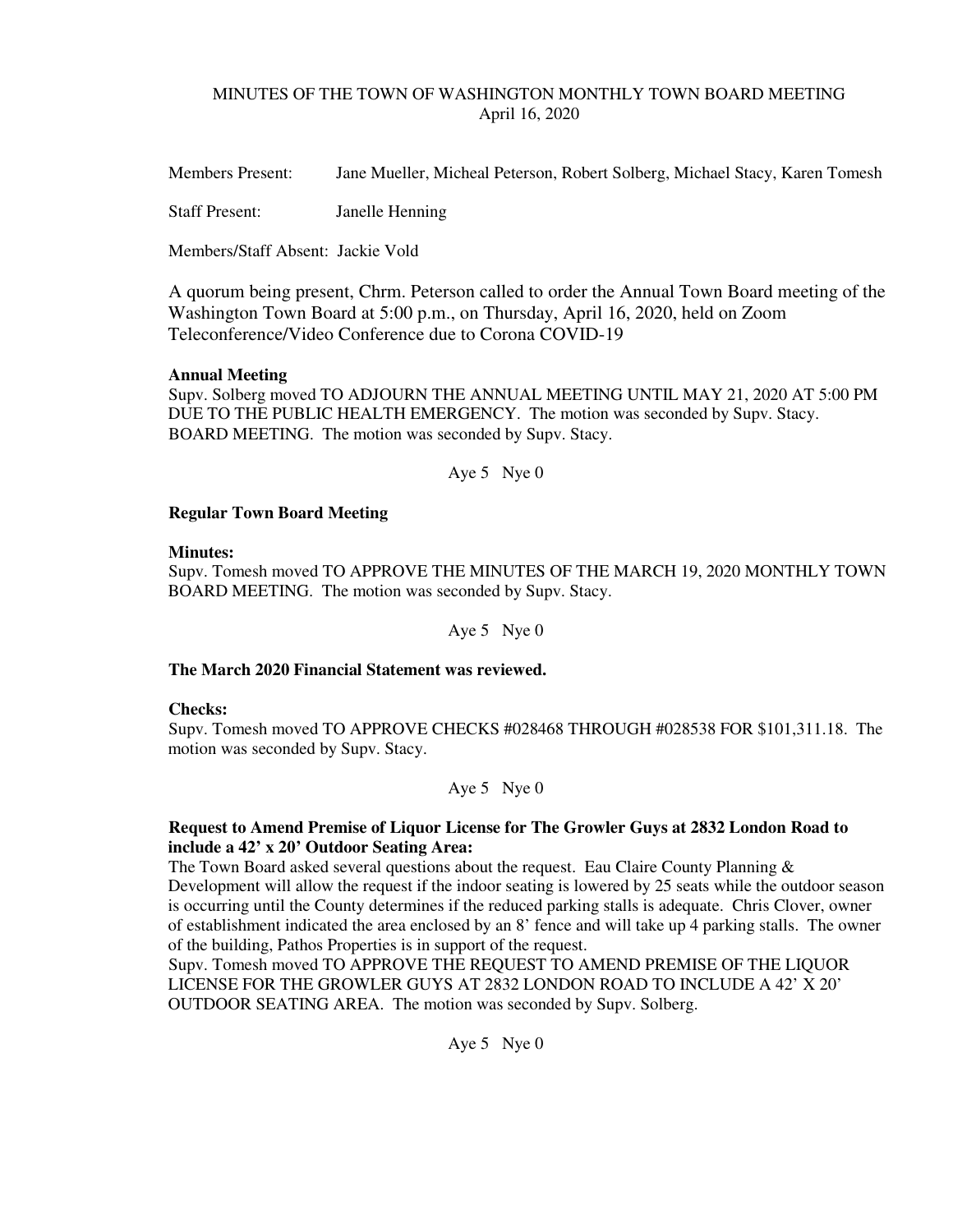**Extension of the March 19, 2020 Town Board Proclamation and Subsequent Resolution Declaring an Emergency in the Town of Washington in Response to COVID-19 Related Matters to 6:00 PM on May 21, 2020, Subject to Extension or Rescission by Subsequent Board Action:** 

Admin. Henning is requesting the extension of our Board Proclamation to be in line with the extension the Govenor made today.

Supv. Mueller moved TO APPROVE THE EXTENSION OF THE MARCH 19, 2020 TOWN BOARD PROCLAMATION AND SUBSEQUENT RESOLUTION DECLARING AN EMERGENCY IN THE TOWN OF WASHINGTON IN RESPONSE TO COVID-19 RELATED MATTERS TO 6:00 PM ON MAY 21, 2020, SUBJECT TO EXTENSION OR RESCISSION BY SUBSEQUENT BOARD ACTION. The motion was seconded by Supv. Tomesh.

# Aye 5 Nye 0

### **2020 Budget Amendment; Increase #6797 Street Outlay by \$30,000:**

Admin. Henning indicated the increase is in relation to the 2020 Road Project bids for culverts replacements on Frase Road and Frase Court.

Supv. Tomesh moved TO APPROVE THE 2020 BUDGET AMENDMENT; INCREASE #6797 STREET OUTLAY BY \$30,000. The motion was seconded by Supv. Stacy.

Roll Call Vote: Supv. Stacy - Aye

 Supv. Tomesh – Aye Supv. Solberg – Aye Supv. Mueller – Aye Chrm. Peterson - Aye

## **2020 Paving Program Bids, Chip Seal Program Bids, Crack Seal Program Bids, and Micro-Surfacing Program Bids and Award Contract of Each:**

Admin. Henning reviewed the bids received for each program and recommended low bid on each (bids attached to minutes).

Supv. Mueller moved TO APPROVE MONARCH PAVING COMPANY AT \$267,193.45 AS THE LOW BID FOR THE 2020 PAVING PROGRAM. The motion was seconded by Supv. Tomesh.

### Aye 5 Nye 0

Supv. Stacy moved TO APPROVE THE LOW BID OF \$113,207.95 TO FAHRNER ASPHALT SEALERS, LLC FOR THE 2020 CHIP SEAL PROGRAM. The motion was seconded by Supv. Solberg.

### Aye 5 Nye 0

Supv. Tomesh moved TO APPROVE THE LOW BID OF \$62,101.00 TO FAHRNER ASPHALT SEALERS, LLC FOR THE 2020 CRACK SEAL PROGRAM. The motion was seconded by Supv. Stacy.

#### Aye 5 Nye 0

Supv. Solberg moved TO APPROVE THE LOW BID OF \$55,218.05 TO FAHRNER ASPHALT SEALERS, LLC FOR THE 2020 MICRO-SURFACING PROGRAM. The motion was seconded by Supv. Stacy.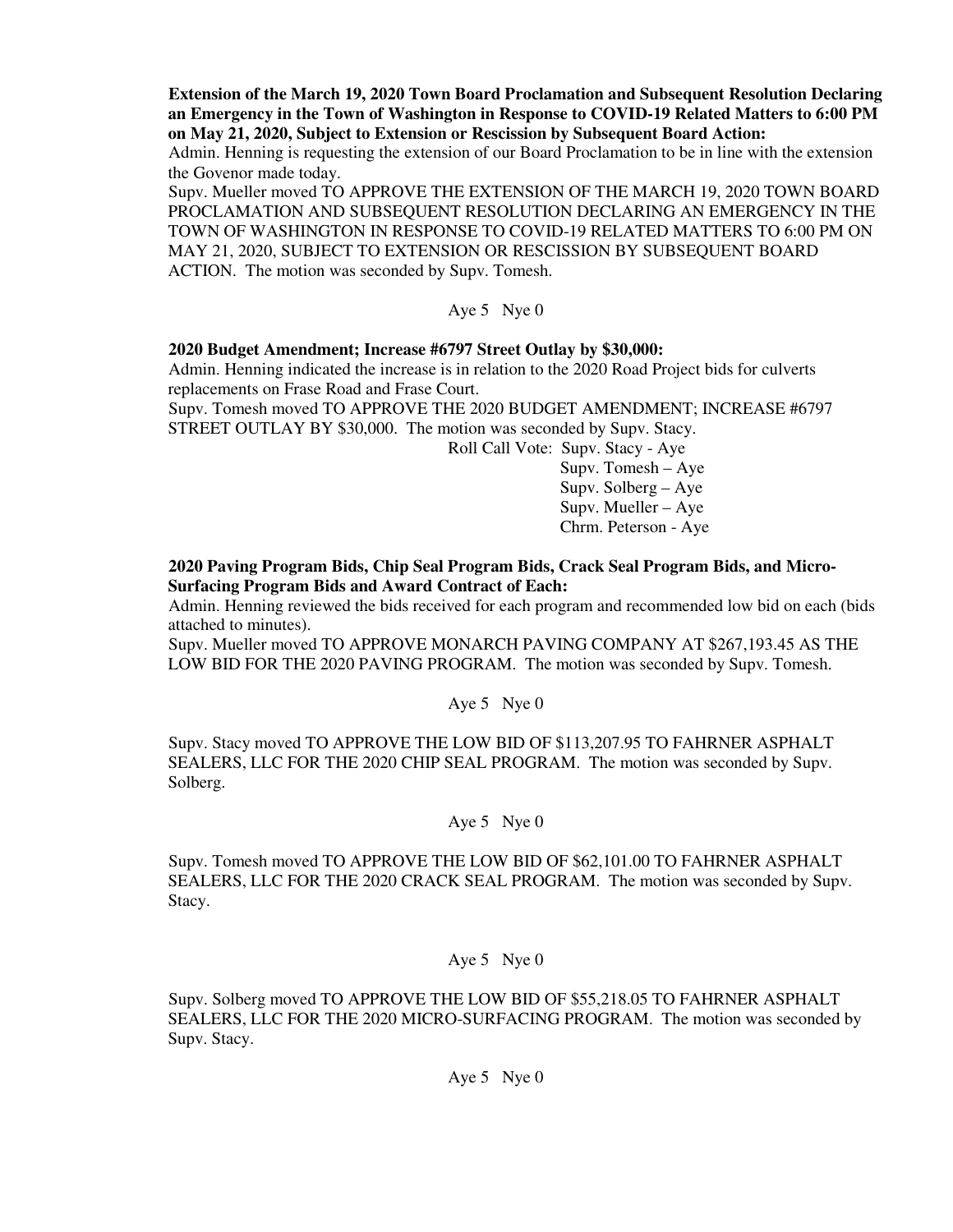### **Administrator's Report:**

Our employees have been classified as essential as required by the Safer At Home Order by the Governor. The office is closed to walk-in visitors; all business is currently done through mail, email and phone contact. The CDC provisions have been incorporated into our workplace procedures and work schedules have been adjusted to reduce contact with other employees.

Required FMLA provisions have been incorporated into our Employee Handbook.

Working on meeting solutions that may arise during this time. A thank you to Roy Atkinson from the City of Altoona for his tremendous amount of assistance in helping us navigate the online meetings. The unprecedented times led to an unprecendented Election on April 7. She commended the staff, election workers, and election worker substitutes for conducting the Election in as safe a manner as possible and their dedication. There were numerous changes daily in relation to Election administration.Our Building & Maintenance employee, Rich Bluem, conducted the continually cleaning operations required throughout the in-person absentee and on Election Day. Five of our poll workers helped staff in office the three weeks prior to the Election with mailing ballots and conducting in-person absentee voting; they were a tremendous help: Peggy Blomenberg, Kathie Fahrman, Marcia Leichleitner, Rachel Johnson, and Leesa Malek. On Election Day we had 8 regular poll workers, 12 substitute poll workers, and 5 staff that administered the Election.

2,546 votes were cast, of those 605 were on Election Day, 1,941 absentee ballots were counted. Of the absentee ballots, 575 were cast in office and 1,476 were mailed.

Annual alcohol licensing is coming up. Follow up will be made with an establishment that was cited during the Safer at Home order and possible non-renewal.

Permits for upcoming road projects need to be obtained.

Sweeping of roads began, stopped for a snow plow event and tree clearing. Sweeping will continue next week.

Road weight limits have been lifted. One road closure on Brookwood Drive (between Arndt & Lars) due to a frost heave that needs to be repaired. The commercial properties along that stretch are not abiding by the No Through Truck ordinance.

Spring cleanup in cemetery and parks. Looking to replace a large brick planter in the cemetery.

#### **Chairman's Report:**

Thanked staff and poll workers on their work on the Election.

Received a complaint of vehicle parked on front lawn.

Fire Department has ordered a new tender that should be received this fall. Burning ban is in place during the Safer at Home order; individuals will be cited for burning if ignored.

#### **Supervisor's Report:**

Supv. Stacy thanked staff assistance on the computer for the online meetings.

Supv. Tomesh thanked the staff for their work on the Election.

Supv. Mueller also thanked the staff and Chrm. Peterson.

Supv. Solberg also thanked the staff and Chrm. Peterson.

**Citizens Input:** 

None

**Future Zoning Requests:** 

5 public hearings on April 23, 2020.

**Items for Next Meeting's Agenda:**  None

#### **Adjournment:**

Supv. Tomesh moved TO ADJOURN. The meeting adjourned at 5:52 p.m.